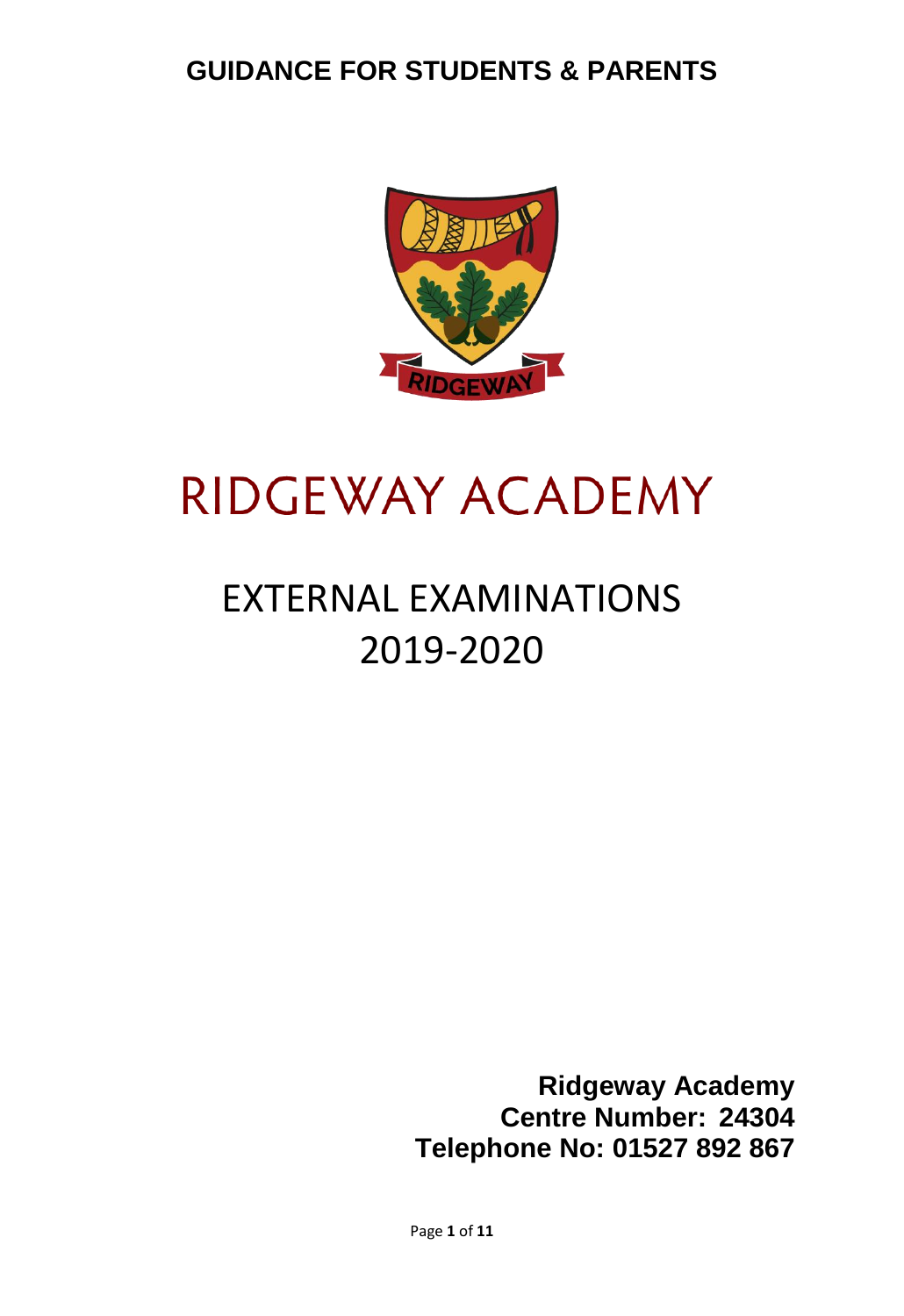# Contents

| <b>INTRODUCTION</b>                 |  |
|-------------------------------------|--|
| <b>BEFORE THE EXAMINATIONS</b>      |  |
| <b>Statements of Entry</b>          |  |
| <b>Examination Boards</b>           |  |
| <b>Candidate Name</b>               |  |
| Candidate Number:                   |  |
| UCI:                                |  |
| <b>Timetables</b>                   |  |
| <b>Contact Numbers</b>              |  |
| Equipment                           |  |
| <b>DURING THE EXAMINATIONS</b>      |  |
| <b>Examination Regulations</b>      |  |
| Attendance at examinations          |  |
| Invigilators                        |  |
| <b>Absence from Examinations</b>    |  |
|                                     |  |
| <b>AFTER THE EXAMINATIONS</b>       |  |
| <b>Book Return Day</b>              |  |
| <b>Notification of Results</b>      |  |
| <b>Post Results</b>                 |  |
| <b>Presentation of Certificates</b> |  |
| <b>Frequently Asked Questions</b>   |  |
|                                     |  |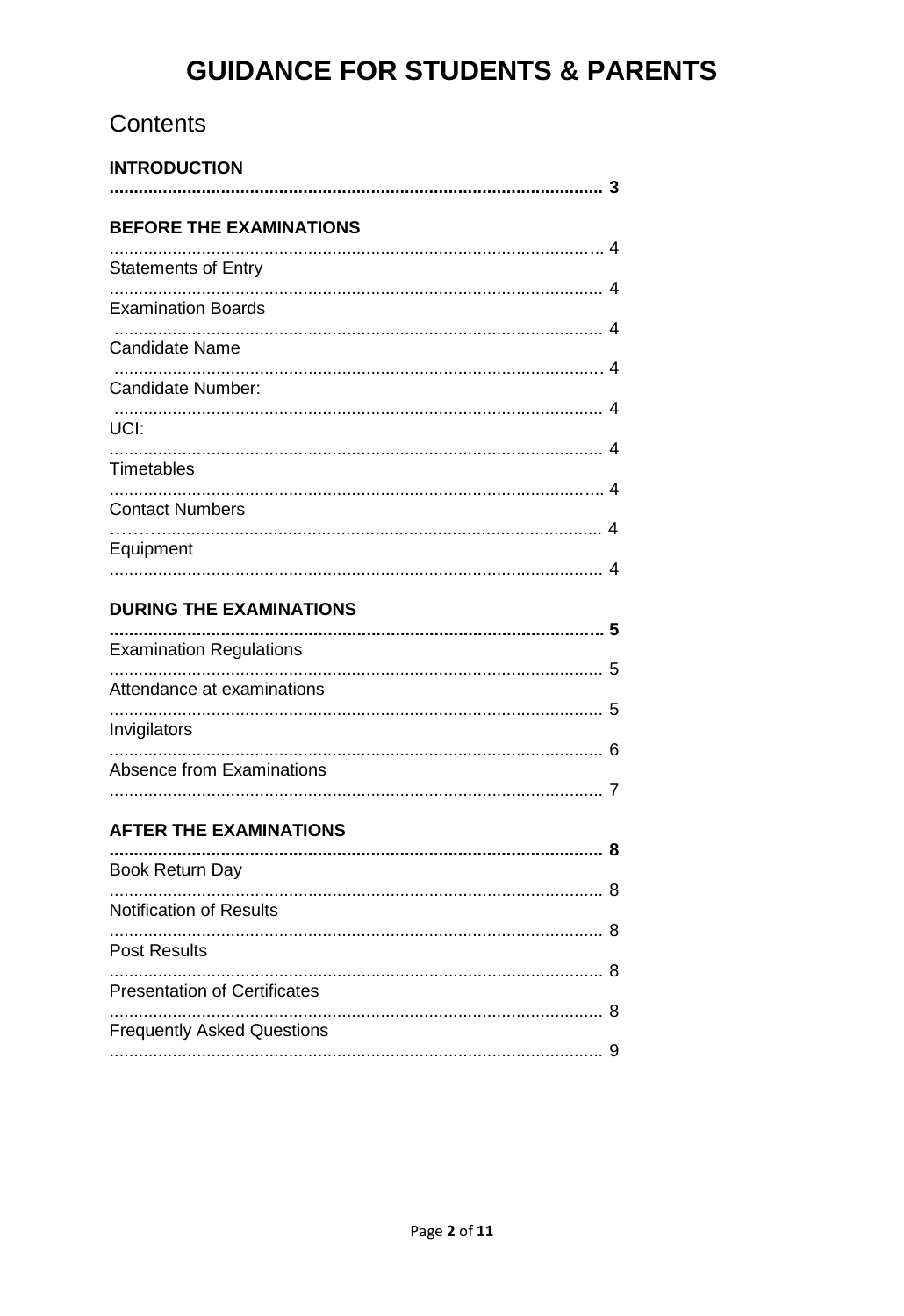# **INTRODUCTION**

It is the aim of Ridgeway Academy to make the examination experience as stress-free and successful as possible for all our candidates.

I hope that this booklet will prove informative and helpful for you and your parents. Please read it carefully and show it to your parents so that they are also aware of the examination regulations and the procedures to follow in the event of any problems occurring.

The awarding bodies (or examination boards) set down strict criteria that must be followed for the conduct of examinations and Ridgeway Academy is required to follow them precisely. You should therefore, pay particular attention to the Notice to Candidates that is printed on the following two pages.

Some of the questions you may have are answered at the back of this booklet. **If there is anything you do not understand or any question that has not been addressed, PLEASE ASK.** 

If you or your parents have any queries or need help or advice at any time before, during or after the examinations please contact:

The Examinations Officer - **Mrs Claire Jackson** (in the Exam Office)

The school telephone number is **01527 892867** (Ext 236)

Remember – we are here to help.

### **GOOD LUCK!**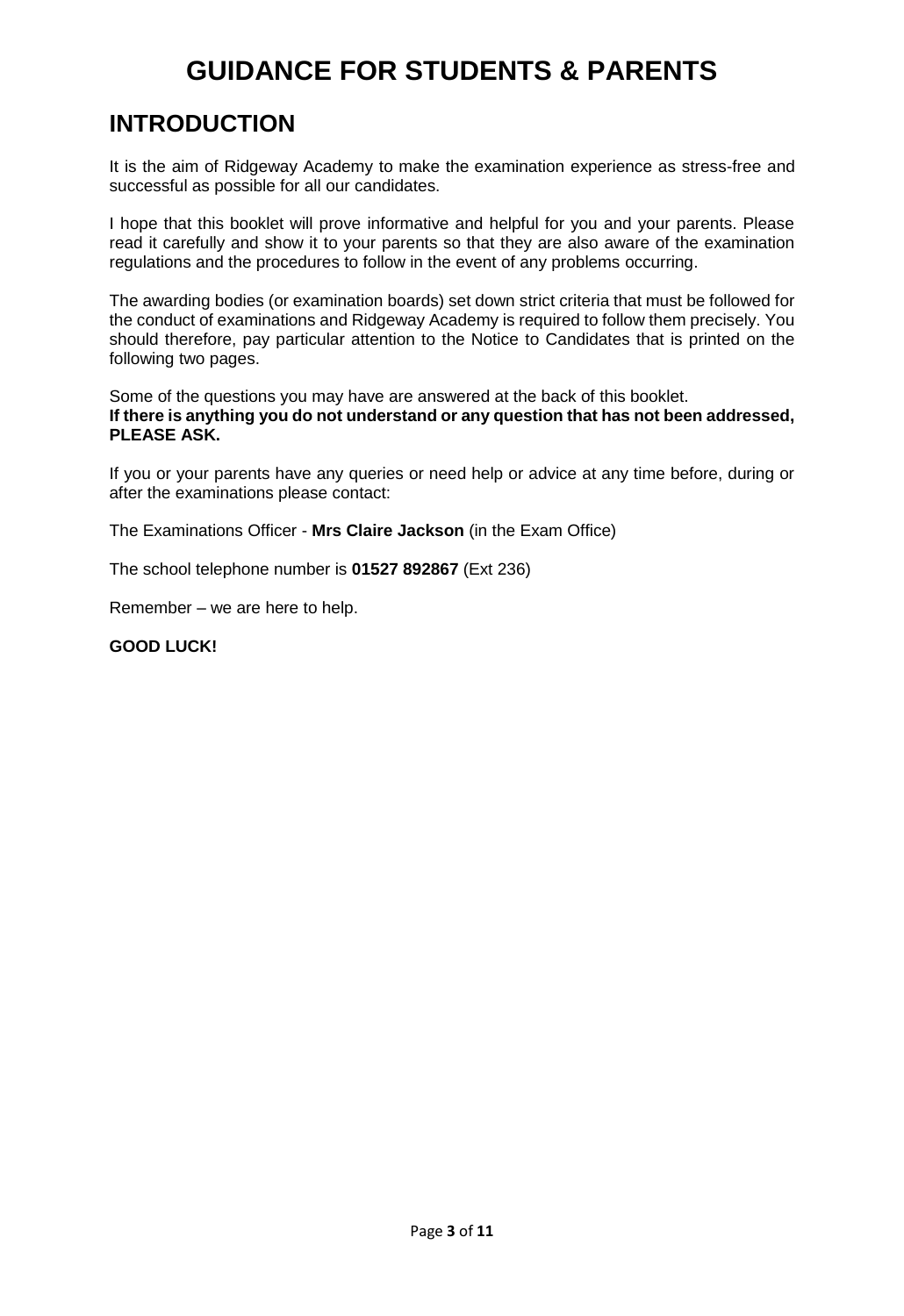# **BEFORE THE EXAMINATIONS**

## **Statements of Entry**

All Candidates receive a statement of entry from school indicating the subjects they are being entered for and the levels of entry, where applicable. Please check that these are correct. At GCSE Level, some subjects only have one tier of entry, some have Foundation or Higher tiers. You must check everything on your statements of entry very carefully. Particularly check that all personal details (date of birth, spelling of names) are accurate as these will appear on certificates and it may be difficult to change them once certificates are awarded.

## **Examination Boards:**

The School uses the following Examination Boards: AQA, Edexcel and OCR

## **Candidate Name:**

Candidates are entered under the name format of First Name + (Legal) Surname, e.g. Ann Smith.

## **Candidate Number:**

Each candidate has a four-digit candidate number. This is the number you will enter on examination papers. It will appear next to your name on seating plans and examination registers.

## **UCI:**

In addition to a candidate number, each candidate must have a Unique Candidate Identifier (12 numbers and 1 letter) which is shown on the top of statements of entry. This number will usually begin with the Centre Number (24304) unless you have transferred from another school that had already issued your UCI. Your UCI is used for administration purposes and it is not necessary for you to remember it. If you are entered for external exams at another centre, you must ensure the same UCI number is used by the other centre.

## **Timetables:**

You will receive an individual timetable showing your own specific examinations with details of date, time, and duration of exam. Check it carefully. If you think something is wrong, see Mrs Powell in the Student Support Office immediately.

A few candidates may have a clash where two subjects are timetabled at the same time. The school will make special timetable arrangements for these candidates only. You must check your individual timetable and see Mrs Powell if you are unsure what to do. If you think there is a clash on your timetable that has not been resolved, please see Mrs Powell immediately.

## **Contact Numbers:**

Please check that school has at least one up-to-date contact number for you.

## **Equipment:**

Make sure you have all the correct equipment before your examinations. Check the regulations in the Information for Candidates and on the following pages.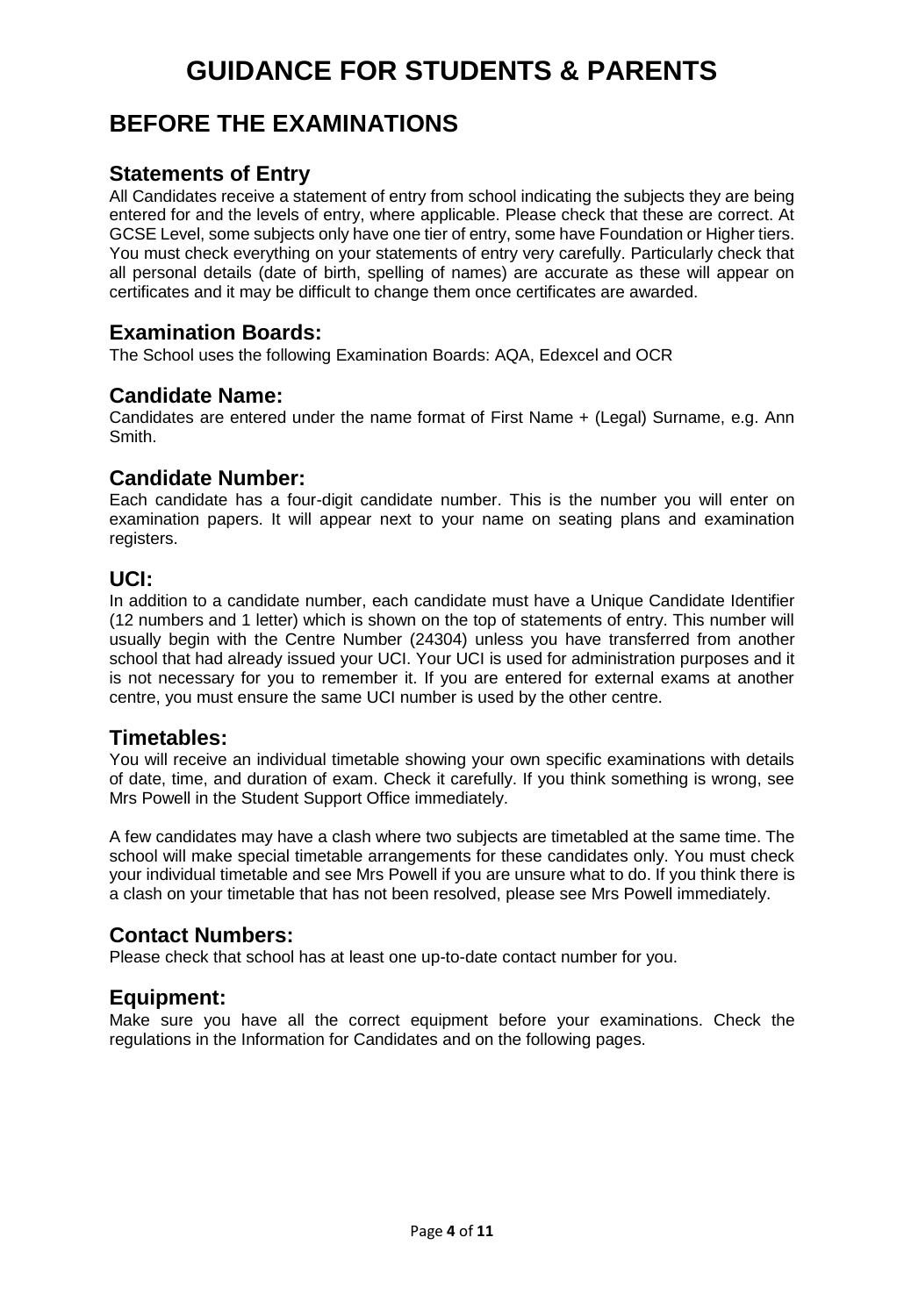# **DURING THE EXAMINATIONS**

## **Examination Regulations**

• A copy of the "Information for Candidates", which is issued jointly by all the Examining Boards, is printed at the front of this booklet. All candidates must read this carefully and note that to break any of the examination rules or regulations could lead to disqualification from all subjects. The school must report any breach of regulations to the Awarding Body.

## **Attendance at Examinations**

- Candidates are responsible for checking their own timetable and arriving at school on the correct day and time, properly dressed and equipped. Candidates must arrive at least 10 minutes prior to the start time of their examination. Please wait quietly outside your exam room until you are invited to enter by the examination invigilators.
- Candidates who arrive late for an examination may still be admitted up until 60 minutes after the start time for exams lasting 1 hour or more. If special consideration applies, then you must speak to the Examinations Officer (see ABSENCE FROM EXAMINATIONS).
- Full School Uniform must be worn by all students attending school for examinations.
- All items of equipment, pens, pencils, mathematical instruments, etc. should be visible to the invigilators at all times. You must use either a transparent pencil case or clear plastic bag.
- Pens should be **black** ink or ballpoint only. Erasable ballpoints should not be used as the ink is unstable if exposed to heat e.g. if the exam board scan or photocopy the script. No erasers or correction pens are allowed.
- For Mathematics and Science exams, students should make sure their calculators conform to the examination regulations. If in doubt, check with your teacher. Remove any covers or instructions and make sure batteries are new. It may be helpful to have a spare calculator in case of malfunction.
- Do not attempt to communicate with or distract other candidates.
- Examination regulations are very strict regarding items that may be taken into the examination room (see FAQs at the end of this booklet). If you break these rules, you will be disqualified from the examination.

#### **Mobile telephones & Smart watches MUST NOT BE BROUGHT INTO THE EXAMINATION ROOM.**

**If a mobile phone (or any other type of electronic communication or storage device) is found in your possession during an examination (even if it is turned off), it will be taken from you and a report made to the appropriate exam board. No exceptions can be made.** 

- No food is allowed in the examination rooms.
- Please do not write on examination desks. This is regarded as vandalism and you will be asked to pay for any damage.
- Do not draw graffiti or write offensive comments on examination papers if you do the examination board may refuse to accept your paper.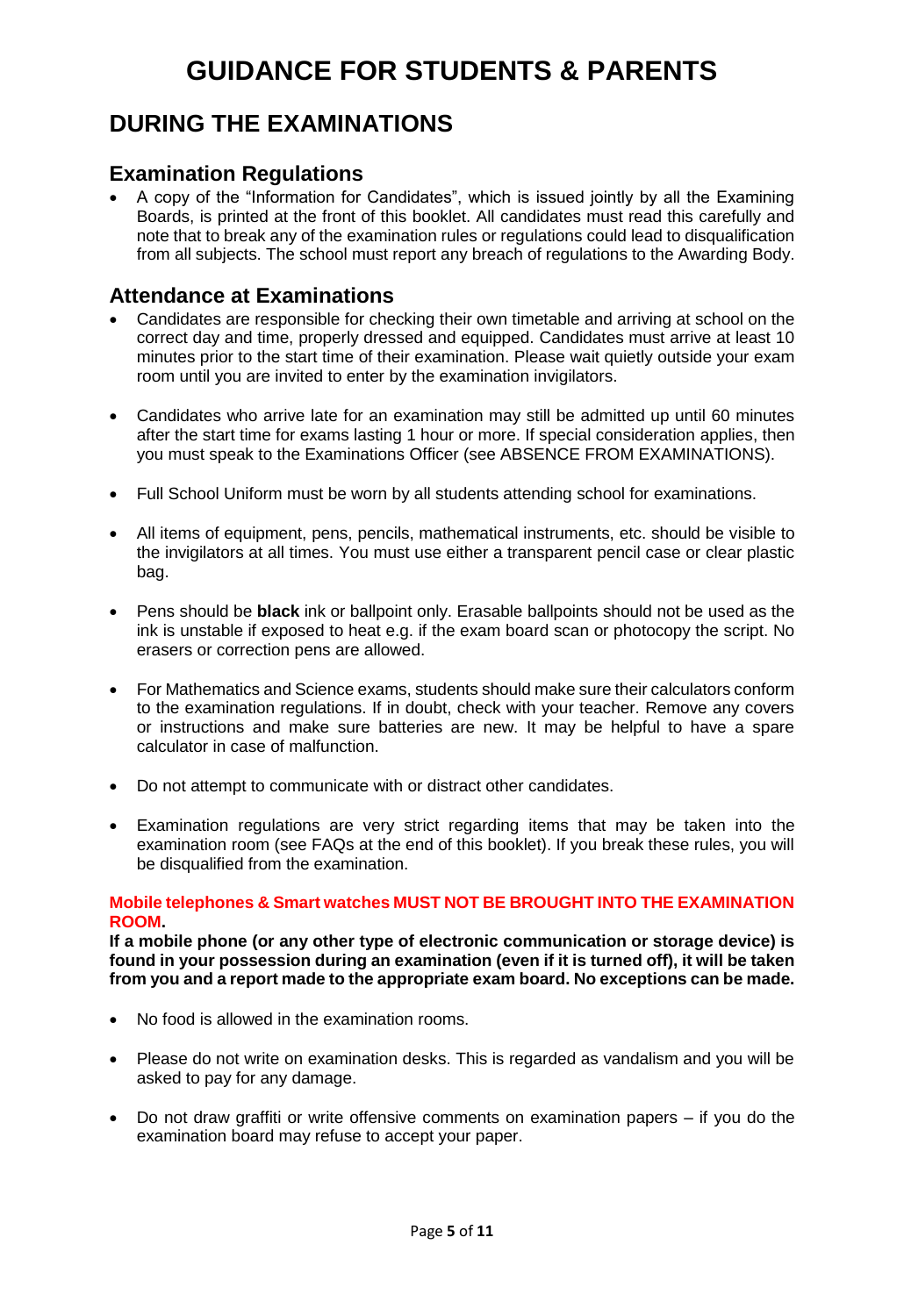- Listen carefully to instructions and notices read out by the invigilators there may be amendments to the exam paper that you need to know about.
- Check you have the correct question paper check the subject, paper and tier of entry.
- Read all instructions carefully and number your answers clearly.
- You will not be allowed to leave an examination room early. If you have finished the paper use any time remaining to check over your answers and that you have completed your details correctly.
- At the end of the examination all work must be handed in remember to cross out any rough work. If you have used more than one answer book or loose sheets of paper, ask for a tag to fasten them together in the correct order.
- Invigilators will collect your exam papers before you leave the room. Absolute silence must be maintained during this time. Remember you are still under examination conditions until you have left the room.
- Question papers, answer booklets and additional paper must NOT be taken from the exam room.
- Remain seated in silence until told to leave the examination room. Please leave the room in silence and show consideration for other candidates who may still be working.
- If the **fire alarm** sounds during an examination the examination invigilators will tell you what to do. Do not panic. If you have to evacuate the room, you will be asked to leave **in silence** and in the order in which you are sitting. You will be escorted to a designated assembly point. Leave everything on your desk. You must not attempt to communicate with anyone else during the evacuation. When you return to the exam room do not start writing until the invigilator tells you to. You will be allowed the full working time for the examination and a report will be sent to the awarding body detailing the incident.

## **Invigilators**

- The school employs external invigilators to conduct the examinations.
- Students are always expected to behave in a respectful manner towards all invigilators and follow their instructions.
- Invigilators are in the examination rooms to supervise the conduct of the examination. They will distribute and collect the examination papers, tell candidates when to start and finish the examination, hand out extra writing paper if required and deal with any problems that occur during the examination, for example if a candidate is feeling ill.
- Please note that invigilators cannot discuss the examination paper with you or explain the questions.
- Pupils who are disruptive or behave in an unacceptable manner will be removed from the examination room by invigilators and members of the Senior Management Team.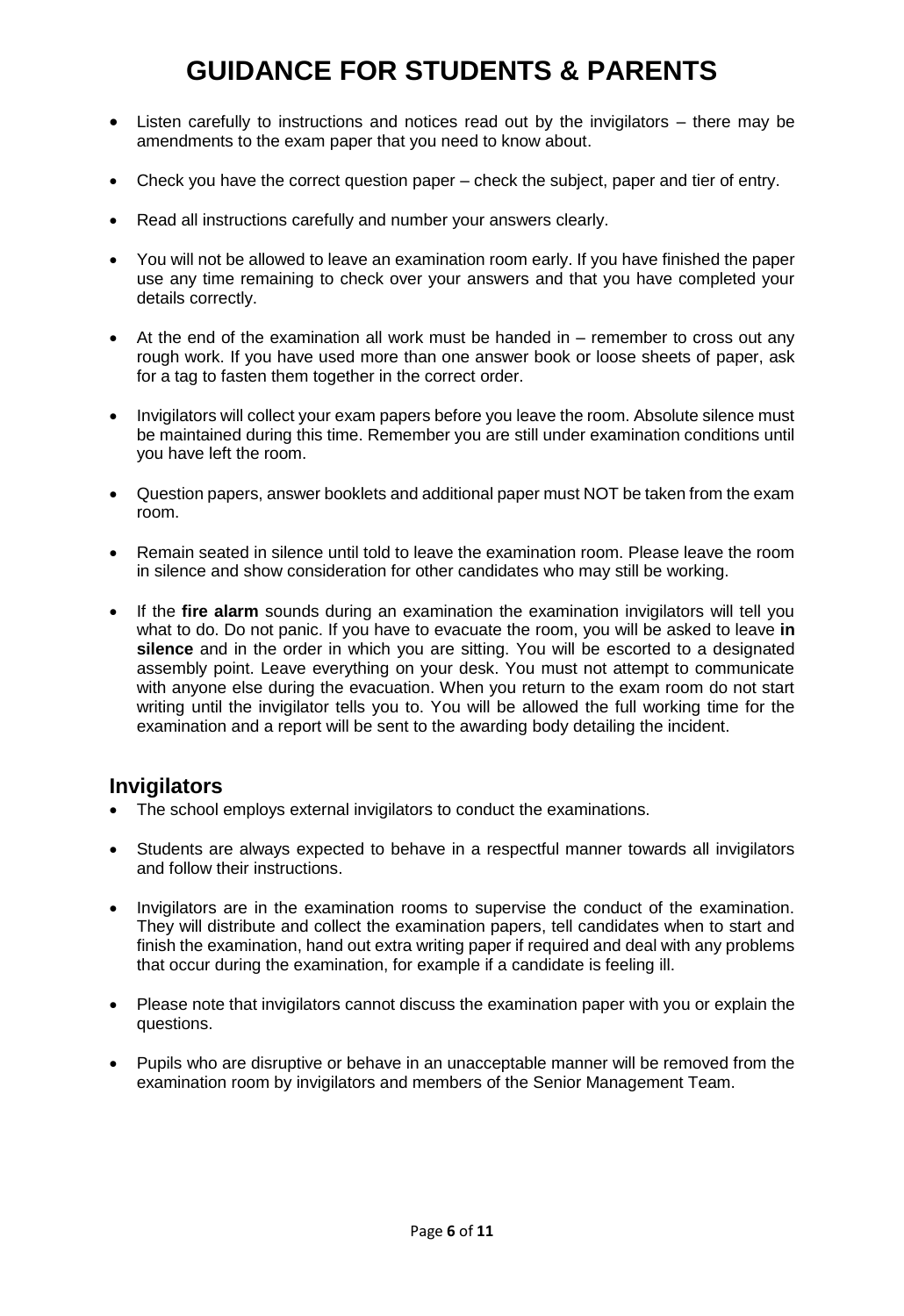## **Absence from Examinations**

- If vou experience difficulties during the examination period (e.g. illness, injury, and personal problems) please inform school at the earliest possible point so we can help or advise you.
- Only in 'exceptional circumstances' are candidates allowed special consideration for absence from any part of an examination. It is essential that medical or other appropriate evidence is obtained on the day by the candidate/parent and given to the Examination Officer without delay in all cases where an application is to be made for special consideration.
- For the award of a grade by special consideration, where a student misses part of an examination through illness or personal misfortune, a minimum of 25% of the examination (including coursework/controlled assessment) must be completed.
- Parents and candidates are reminded that the school will require payment of entry fees should a candidate fail to attend an examination without good reason and without informing the school. Failure to pay may result in your examination results being withheld.
- Please note that misreading the timetable will not be accepted as a satisfactory explanation of absence.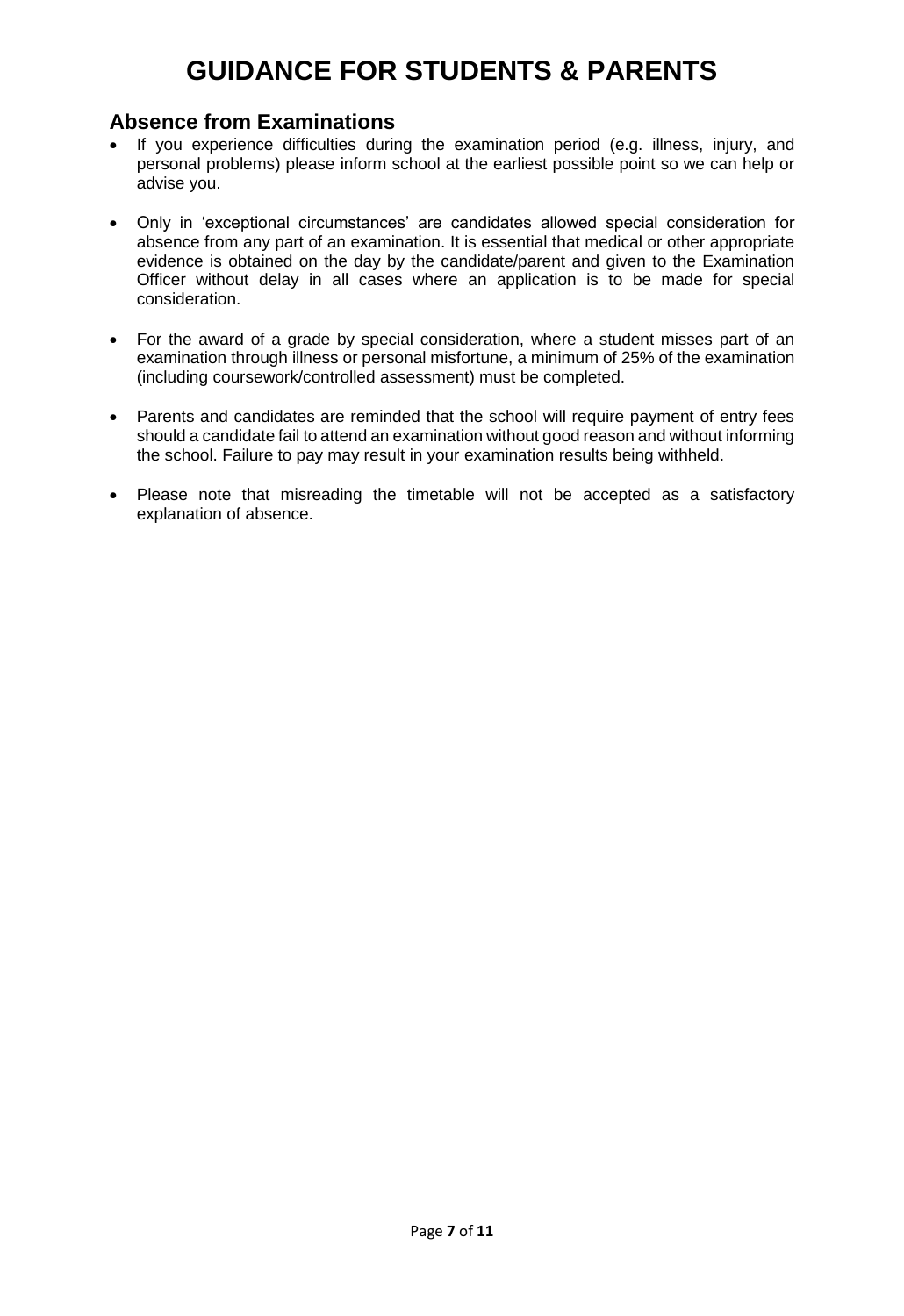## **AFTER THE EXAMINATIONS**

## **BOOK RETURN DAY**

Subject teachers will advise on the procedure for returning books during the examination period. Any outstanding books should be returned on the following days:

**Thursday 20th June 2020 for Year 11** 

## **NOTIFICATION OF RESULTS**

• Results will be available for collection on:

*Thursday 20th August 2020*

*\* GCSE \**

Any other results will be posted.

- No results will be given out by telephone under any circumstances.
- If you wish any other person (including family members) to collect your results on your behalf, you must give your written authorisation to school before results day.

## **POST RESULTS**

• If you need post-results advice, staff will be available on Results Day

## **PRESENTATION OF CERTIFICATES**

- Presentation Evenings for Years 11 will take place in the Autumn Term when it is hoped that you will be able to attend to receive your certificates. Invitations to students and their parents will be sent out with full details nearer the time. Certificates for all other year groups will be distributed by Form Tutors.
- Students who are unable to attend Presentation Evening will be able to collect their certificates from the Exam office after Presentation Evening. Certificates will not be given to anyone other than the candidate without the candidate's written authorisation.
- The school is only bilged to keep certificates for a period of one year after issue. If candidates do not collect their certificates within this time (or if they lose their certificates), they can only be replaced by direct application to the appropriate examination boards. This will require proof of identity (such as a birth certificate) and a substantial fee per examination board. You are therefore urged to collect your certificates on Presentation Evening or as soon as possible thereafter and to keep them safely.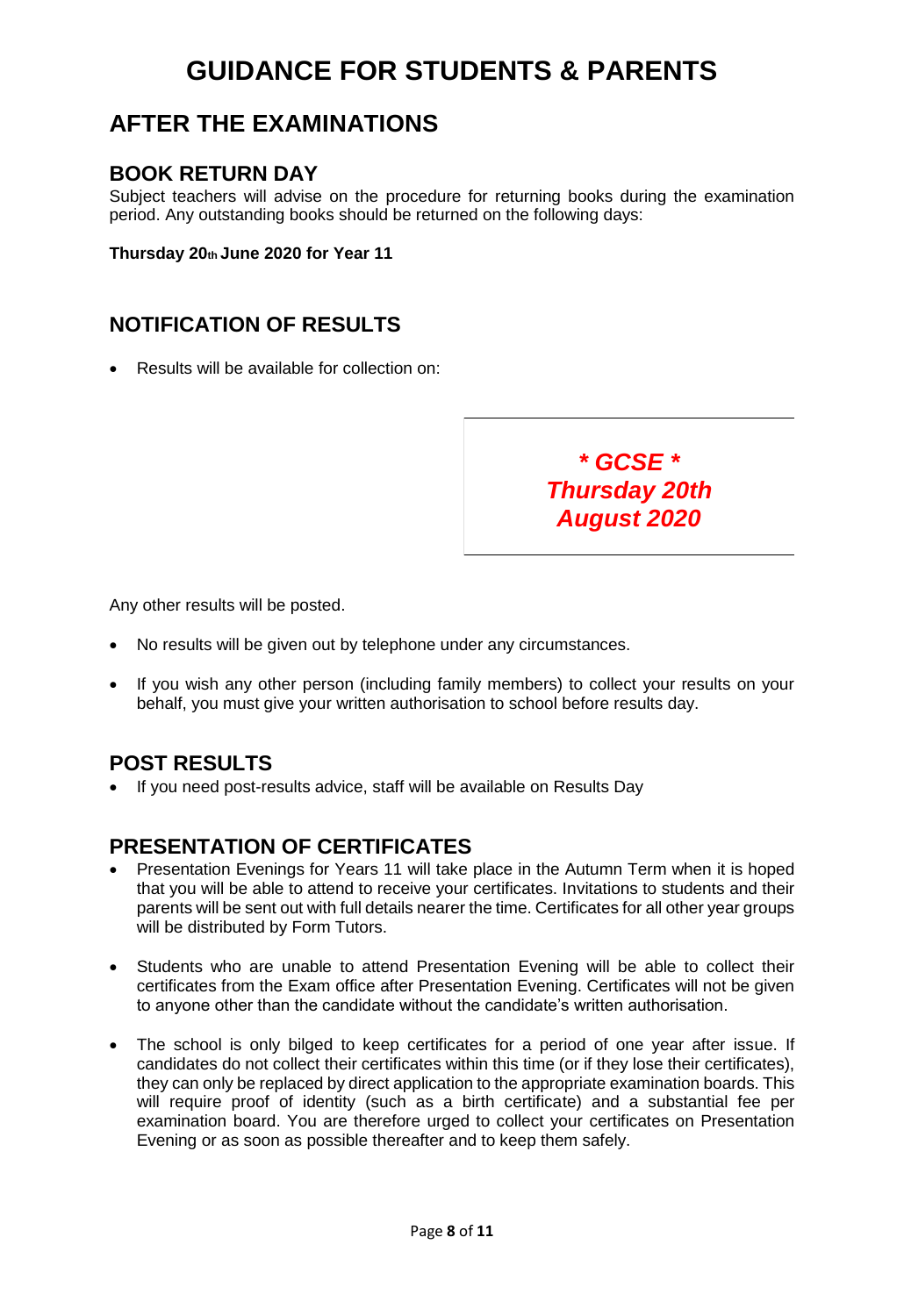## **FREQUENTLY ASKED QUESTIONS**

## **Q. What do I do if there is a clash on my timetable?**

The school will re-schedule papers internally (on the same day) where there is a clash of subjects lasting more than 3 hours. Candidates will normally sit one paper then have a break during which they will be supervised and must not have any communication with other candidates. They will then sit the second subject paper. Correct times should be on your individual candidate timetable. It may be necessary for you to bring a packed lunch if you have exams in the morning and afternoon as you will have to remain in isolation until both examinations are completed. If in doubt, consult Mrs Powell.

### **Q. What do I do if I think I have the wrong paper?**

• Invigilators will ask you to check before the exam starts. If you think something is wrong put your hand up and tell the invigilator immediately.

### **Q. What do I do if I forget my Candidate Number?**

• Candidate Numbers are printed on seating plans, which are displayed in the exam rooms, and on attendance registers. Invigilators will be able to help you find your number. Alternatively, you can check with the Main Office before going into the exam room.

### **Q. What do I do if I forget the school Centre Number?**

• The Centre Number is 24304. It will be clearly displayed in the examination rooms.

### **Q. What do I do if I have an accident or am ill before the exam?**

• Inform school at the earliest possible point so we can help or advise you. In the case of an accident that means you are unable to write it may be possible to provide you with a scribe to write your answers, but we will need as much prior notice as possible. You may need to obtain medical evidence (from your GP or hospital) if you wish the school to make an appeal for Special Consideration on your behalf (see below).

### **Q. What is an Appeal for Special Consideration?**

• Special Consideration is an adjustment to the marks or grades of a candidate who is eligible for consideration. The allowance for Special Consideration is from 0% (consideration given but addition of marks considered inappropriate) to 5% (reserved for exceptional cases). Parents should be aware that any adjustment is likely to be small and no feedback is ever provided. Candidates will only be eligible for Special Consideration if they have been fully prepared and covered the whole course but performance in the examination or in the production of coursework is affected by adverse circumstances beyond their control. Examples or such circumstances may be illness, accident or injury, bereavement, domestic crisis. The Examination Officer must be informed immediately, so that the necessary paperwork can be completed (within 7 days of the last exam session for each subject) and the candidate will be required to provide evidence to support such an application.

### **Q. What do I do if I feel ill during the exam?**

• Put your hand up and an invigilator will assist you. You should inform an invigilator if you feel ill before or during an exam and you feel this may have affected your performance.

## **Q. If I am late can I still sit the examination?**

• You should also be aware that if you start the exam more than 30 minutes after the published starting time, the school must inform the exam board and it is possible that the Board will decide not to accept your work. Please ensure that you allow enough time to get to school so that if you are delayed (e.g. through transport problems) you will still arrive on time.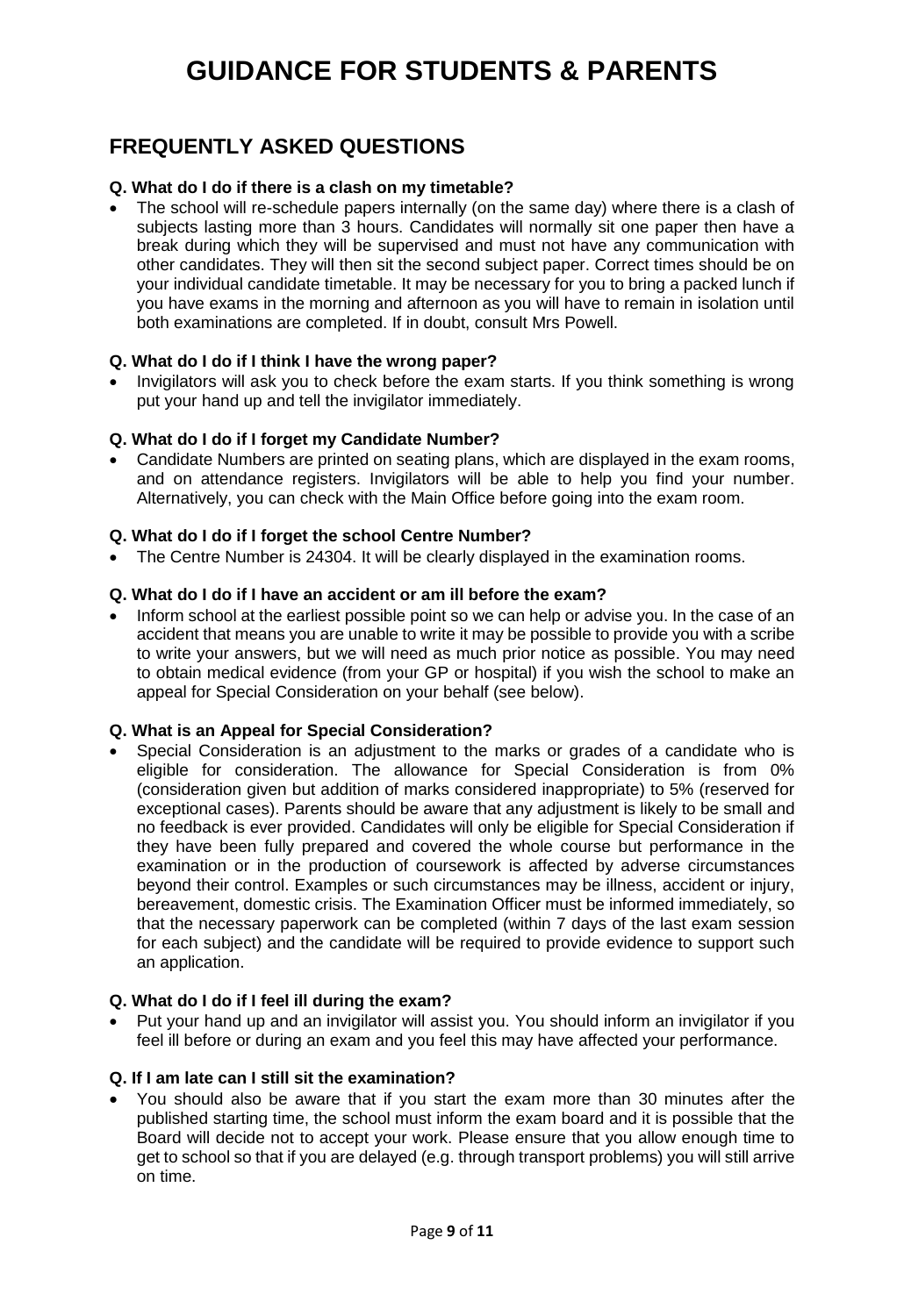## **Q. If I miss the examination can I take it on another day?**

• No. Timetables are regulated by the exam boards and you must attend on the given date and time.

### **Q. Do I have to wear school uniform?**

• Yes. Normal school regulations apply to uniform, hair, jewellery, make-up, etc.

## **Q. What equipment should I bring for my exams?**

- For most exams you should bring at least two pens (black ink only).
- For Science you need two x **HB** pencils.
- For Mathematics **3B** pencils must be used for diagrammatic work.
- For some exams you will need a calculator (Maths/Science), a 30cm ruler (marked with cm and mm), pencil sharpener and rubber, compasses, protractor, coloured pencil crayons (not gel pens), set texts (e.g. for English Literature).
- You are responsible for providing your own equipment for examinations. You must not attempt to borrow equipment from another candidate during the examination.

### **Q. What items are not allowed into the examination room?**

- Only material that is listed on question papers (e.g. an anthology) is permitted in the examination room and students who are found to have any material with them that is not allowed will be reported to the appropriate examinations board. In such circumstances, a student would normally be disqualified from the paper or the subject concerned.
- Bags, coats, and any other items not permitted under examination regulations must be left outside of the examination room. Do not bring any valuables into school with you when you attend for an examination.
- No food is allowed in the exam room.
- Mobile telephones and wristwatches must not be brought into the exam room even if they are turned off.

### **Q. Why can't I bring my mobile telephone into the exam room?**

• Being in possession of a mobile 'phone (or any other electronic communication device, e.g. iPod, headphones) is regarded as cheating and is subject to severe penalty from the awarding bodies:

The minimum penalties are as follows:

Device found on you and turned **ON** - **disqualification for the entire subject award.** 

Device found on you and turned **OFF** – **disqualification from the specific paper** you are sitting at the time.

Phone rings during the exam **wherever it is in the room** the exam board must be informed and you will be **disqualified from all papers for the subject (including any already taken).**

• If there is an emergency that requires that you bring a mobile telephone to school, you must switch it off and leave it at your own risk outside the examination room.

### **Q. How do I know how long the exam is?**

• The length of the examination is shown in minutes on your individual timetable under the heading 'duration'. Invigilators will tell you when to start and finish the exam. They will write the finish time of the exam on a board at the front of the exam room. There will be a clock in all examination rooms.